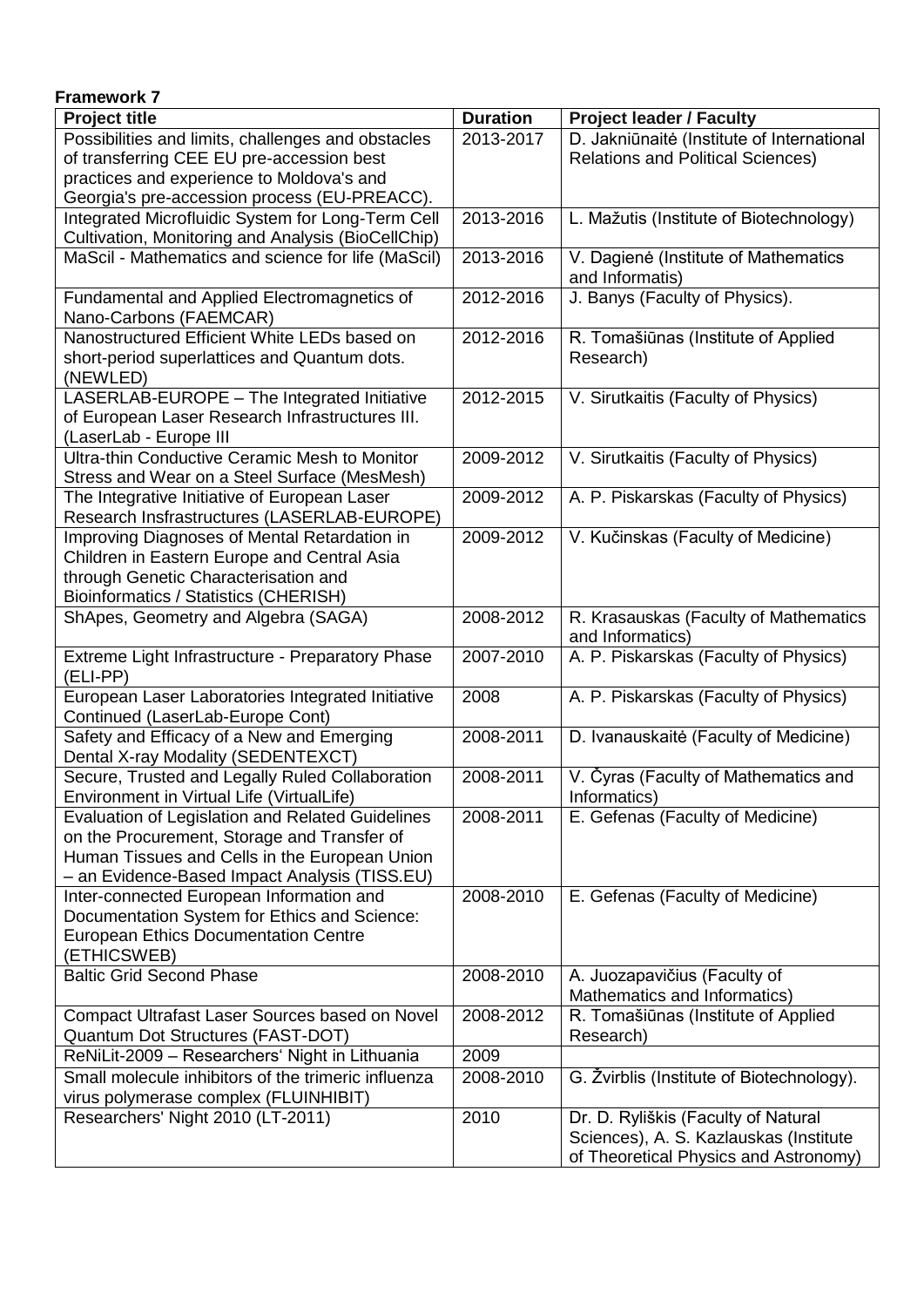| <b>Project title</b>                                                              | <b>Duration</b> | <b>Project leader / Faculty</b>          |
|-----------------------------------------------------------------------------------|-----------------|------------------------------------------|
| Researchers' Night 2011: Why I became a                                           | 2011            | D. Ryliškis (Faculty of Natural          |
| researcher ? (LT-2011)                                                            |                 | Sciences), A. S. Kazlauskas (Instituite  |
|                                                                                   |                 | of Theoretical Physics and Astronomy)    |
| European Grid Initiative: Integrated Sustainable                                  | 2010-2014       | A. Juozapavičius (Faculty of             |
| Pan-European Infrastructure for Researchers in                                    |                 | Mathematics and Informatics)             |
| Europe (EGI-InSPIRE)                                                              |                 |                                          |
| Nanodesigning of Atomic and Molecular Quantum                                     | 2010-2012       | G. Juzeliūnas (Institute of Theoretical  |
| Matter (NAME-QUAM-EEU)                                                            |                 | Physics and Astronomy)                   |
| Strengthening and Sustaining the European                                         | 2009-2013       | R. Abraitis (Institute of Biotechnology) |
| Perspectives of Molecular Biotechnology in                                        |                 |                                          |
| Lithuania (MoBiLi)                                                                |                 |                                          |
| Development of novel antiviral drugs against                                      | 2010-2014       | G. Žvirblis (Institute of Biotechnology) |
| Influenza (FLUCURE)                                                               |                 |                                          |
| Metastatic Tumours Facilitated by Hypoxic                                         | 2009-2013       | A. Kanopka (Institute of Biotechnology)  |
| Tumour Micro-Environments (METOXIA).                                              |                 |                                          |
| Training NETwork on Functional Interfaces for SiC                                 | 2011-2015       | K. Jarašiūnas (Institute of Applied      |
| (NetFISiC)                                                                        |                 | Research)                                |
| Advanced European Infrastructures for Detectors                                   | 2011-2015       | J. V. Vaitkus (Institute of Applied      |
| at Accelerators (AIDA)                                                            |                 | Research)                                |
| Low cost technologies and traditional ingridients                                 | 2011-2014       | A. J. Abaravičius (Faculty of Medicine)  |
| for the production of affordable, nutritionally                                   |                 |                                          |
| correct foods improving health in population                                      |                 |                                          |
| groups at risk of poverty (CHANCE)<br>Templated-Assisted Deposition of Functional | 2011-2013       | H. Cesiulis (Faculty of Chemistry)       |
| Materials and Devices (TEMADEP)                                                   |                 |                                          |
| Coherent Manipulation of Light and Matter via                                     | 2011-2014       | G. Juzeliūnas (Institute of Theoretical  |
| Interferences of Laser-dressed States (COLIMA)                                    |                 | Physics and Astronomy)                   |
| Nanostructured Lithium Conducting Materials                                       | 2011-2014       | A. F. Orliukas (Faculty of Physics)      |
| (NANOLICOM)                                                                       |                 |                                          |
| Pro-ecological Restructuring for Job (PRORES)                                     | 2011-2015       | V. Jurėnienė. (Kaunas Faculty of         |
|                                                                                   |                 | Humanities)                              |
| Towards construction of a comprehensive map of                                    | 2011-2015       | V. Smirnovas (Institute of               |
| amyloid-ligand interactions: (-)Epigallocatechin 3-                               |                 | Biotechnology)                           |
| Gallate and insulin amyloid (EGCG+insulin=)                                       |                 |                                          |
| Pan-European Network For The Study And                                            | 2008-2012       | P. Stakenas (Institute of Biotechnology) |
| <b>Clinical Management of Drug Resistant</b>                                      |                 |                                          |
| Tuberculosis (TB PAN-NET)                                                         |                 |                                          |
| Cooperation agreement for implementation of                                       |                 | A. Kupliauskienė (Institute of           |
| European fusion development agreement (EFDA)                                      |                 | Theoretical Physics and Astronomy)       |
| (EURATOM/LEI)                                                                     |                 |                                          |
| Sarcomere based Signals in Muscle Remodelling                                     | 2012-2015       | V. Grabauskienė (Faculty of Medicine)    |
| (SarcoSi)                                                                         |                 |                                          |
| Ensuring STABILIty in organic Solar cells                                         | 2012-2015       | G. Juška (Faculty of Physics)            |
| (ESTABLIS)                                                                        |                 |                                          |
| Accelerate SSL Inovation for Europe (SSL-erate)                                   | 2013-2013       | A. Žukauskas (Institute of Applied       |
|                                                                                   |                 | Research)                                |
| <b>Structural Change Promoting Gender Equality in</b>                             | 2013-2014       | D. Šatkovskienė (Institute of            |
| <b>Research Organisations</b>                                                     |                 | Theoretical Physics and Astronomy)       |
| Researchers night 2013: Researchers on and off                                    | 2013            | I. Blaževičienė                          |
| work                                                                              |                 |                                          |
| Lithuanian Presidency Conference "Enhancement                                     | 2013            | M. Sniečkutė                             |
| od European International Cooperation and                                         |                 |                                          |
| Easters Partnership in R&D&I"                                                     |                 |                                          |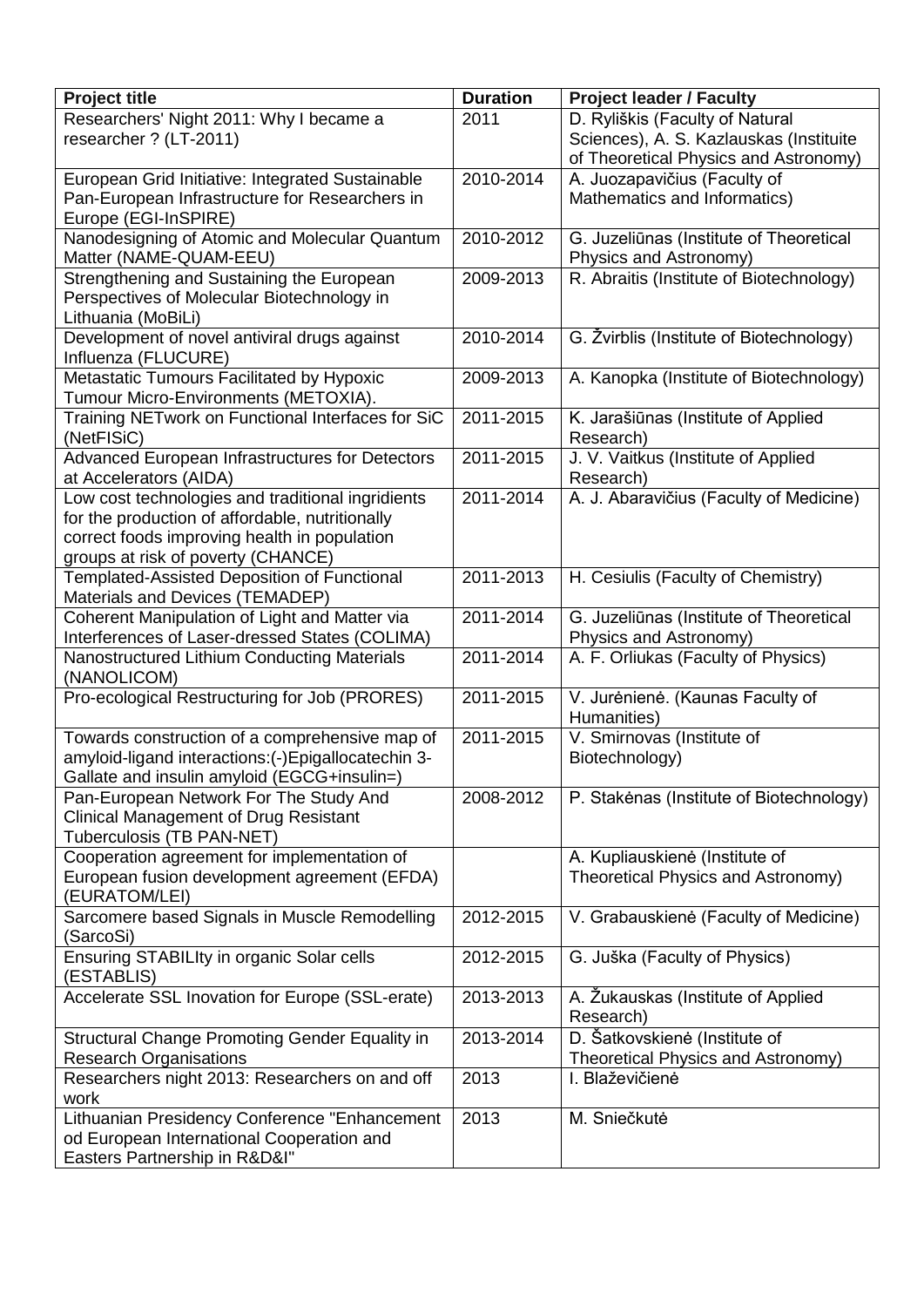| <b>Framework 6</b>                                                     |                 |                                           |
|------------------------------------------------------------------------|-----------------|-------------------------------------------|
| <b>Project title</b>                                                   | <b>Duration</b> | <b>Project leader / Faculty</b>           |
| Nanotechnology and nanosciences, knowledge-                            | 2006-2009       | J. Banys (Faculty of Physics)             |
| based multifunctional materials, new production                        |                 |                                           |
| processes and devices: Multifunctional Ceramic                         |                 |                                           |
| Layers with High Electromagnetoelastic Coupling in                     |                 |                                           |
| <b>Complex Geometries (MULTICERAL)</b>                                 |                 |                                           |
| Aeronautics and Space: Development of an                               | 2007-2009       | V. Čyras (Faculty of Mathematics and      |
| Innovative LIDAR Technology for New Generation                         |                 | Informatics)                              |
| ATM Paradigms (Sky-Scanner)                                            |                 |                                           |
| Science and Society: Determining the Ethical and                       | 2007-2009       | E. Gefenas (Faculty of Medicine)          |
| Legal Interests in Privacy and Data Protection for                     |                 |                                           |
| Research Involving the Use of Genetic Databases                        |                 |                                           |
| and Bio-banks (PRIVILEGED)                                             |                 |                                           |
| Sustainable development, global change and                             | 2006-2009       | V. Kažukauskas (Faculty of Physics,       |
| ecosystems: Coordination Action Towards Stable                         |                 | Institute of Materials Science and        |
| and Low-cost Organic Solar Cell Technologies and                       |                 | Applied Research)                         |
| Their Application (OrgaPVNet)                                          |                 |                                           |
| Science and Society: Genomics and Benefit                              | 2006-2009       | E. Gefenas (Faculty of Medicine)          |
| Sharing with Developing Countries - From                               |                 |                                           |
| <b>Biodiversity to Human Genomics (GenBenefit)</b>                     |                 |                                           |
| Food Quality and Safety: Innovative non-thermal                        |                 | Ž. Lukšienė (Institute of Materials       |
| processing technologies to improve the quality and                     |                 | Science and Applied Research)             |
| safety of ready-to-eat (RTE) meals (HighQ RTE)                         |                 |                                           |
| Nanotechnology and nanoscieces, knowledge-                             |                 | J. Barkauskas (Faculty of Chemistry)      |
| based multifunctional materials, new production                        |                 |                                           |
| processes and devices: Incorporation of                                |                 |                                           |
| Aquaporins in Membranes for Industrial                                 |                 |                                           |
| Applications (MEMBAQ)                                                  |                 |                                           |
| Information Society Technologies: Digital<br>Preservation Europe (DPE) |                 | A. Glosienė (Faculty of<br>Communication) |
| Marie Curie Researc Training Network: Promoting                        |                 | K. Jarašiūnas (Institute of Materials     |
| and Structuring a Multidisciplinary Academic-                          |                 | Science and Applied Research)             |
| Industrial Network through the Heteropolytype                          |                 |                                           |
| Growth, Characterisation and Applications of 3C-                       |                 |                                           |
| SiC on Hexagonal Substrates (MANSiC)                                   |                 |                                           |
| Marie Curie Researc Training Network: Promoting                        |                 | K. Jarašiūnas (Institute of Materials     |
| and Structuring a Multidisciplinary Academic-                          |                 | Science and Applied Research)             |
| Industrial Network through the Heteropolytype                          |                 |                                           |
| Growth, Characterisation and Applications of 3C-                       |                 |                                           |
| SiC on Hexagonal Substrates (MANSiC)                                   |                 |                                           |
| Astronomy Fair in Lithuania (AsFaLit-2006)                             | 2006            | J. Sūdžius (Faculty of Physics)           |
| Citizens and governance in a knowledge-based                           | 2006-2009       | A. Poviliūnas (Faculty of Philosophy)     |
| society: Social Inequality and Why It Matters for the                  |                 |                                           |
| Economic and Democratic Development of Europe                          |                 |                                           |
| and Its Citizens. Post-Communist Central and                           |                 |                                           |
| Eastern Europe in Comparative Perspective                              |                 |                                           |
| (EUREQUAL)                                                             |                 |                                           |
| Marie Curie Chairs: Centre for "Studies and                            | 2006-2009       | A. Dubietis (Faculty of Physics)          |
| Training Experiments with Lasers and Laser                             |                 |                                           |
| Applications" (STELLA)                                                 |                 |                                           |
| Research Infrastructure Action: Integrated                             | 2004-2007       | A. Piskarskas (Faculty of Physics)        |
| European Laser Laboratories (LaserLab-Europe)                          |                 |                                           |
| Marie Curie Early Stage Training: Advanced                             |                 | A. Piskarskas (Faculty of Physics)        |
| Training in Laser Sciences (ATLAS)                                     |                 |                                           |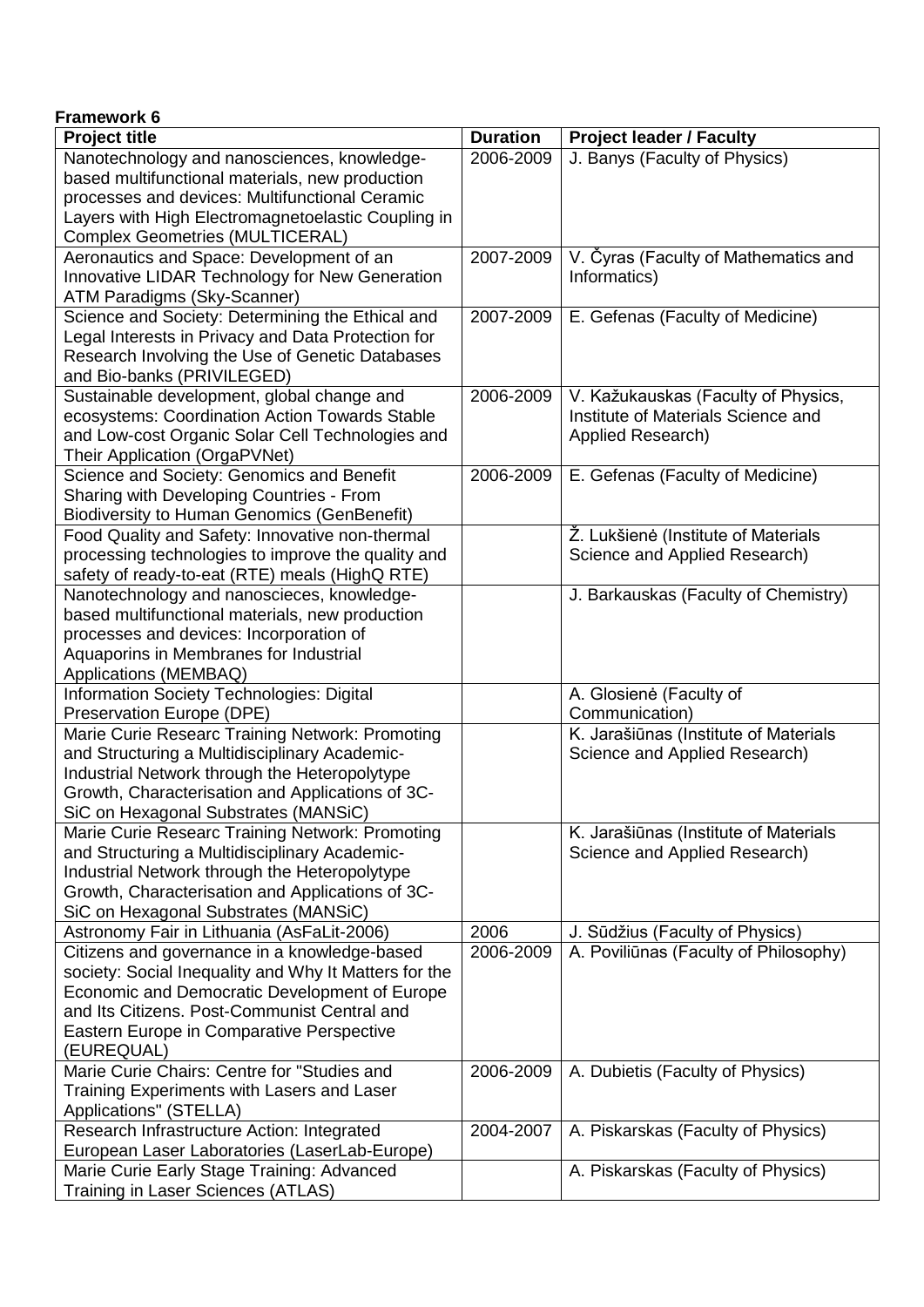| <b>Project title</b>                                                                          | <b>Duration</b> | <b>Project leader / Faculty</b>           |
|-----------------------------------------------------------------------------------------------|-----------------|-------------------------------------------|
| Cooperative research projects: Innovative high                                                |                 | A. Piskarskas, V. Sirutkaitis (Faculty of |
| power laser system based on polycrystalline                                                   |                 | Physics)                                  |
| nd:yag for marking, engraving, cutting and micro-                                             |                 |                                           |
| drilling metal surfaces (NOVIGLAS)<br>Sustainable development, global change and              | 2003-2005       | V. Kažukauskas (Faculty of Physics,       |
| ecosystems: Molecural Orientation, Low Band Gap                                               |                 | Institute of Materials Science and        |
| and New Hybrid Device Concepts for the                                                        |                 | Applied Research)                         |
| Improvement of Flexible Organic Sollar CELLs                                                  |                 |                                           |
| (MOLYCELL)                                                                                    |                 |                                           |
| Nanotechnology and nanoscieces, knowledge-                                                    | 2004-2009       | A. Kareiva (Faculty of Chemistry)         |
| based multifunctional materials, new production                                               |                 |                                           |
| processes and devices: Cell Programming by                                                    |                 |                                           |
| Nanoscaled Devices (CellPROM)                                                                 |                 |                                           |
| Information Society Technologies: Cultural                                                    | 2003-2005       | A. Glosienė (Faculty of                   |
| Applications: Local Institutions Mediating Electronic                                         |                 | Communication).                           |
| Resources (CALIMERA)                                                                          |                 |                                           |
| Citizens and governance in a knowledge-based                                                  |                 | J. Turčinavičienė (Faculty of Natural     |
| society: Biology, Health and Environment                                                      |                 | Sciences)                                 |
| Education for Better Citizenship (BIOHEAD-                                                    |                 |                                           |
| CITIZEN)                                                                                      |                 |                                           |
| Curie Researc Training Network: Self-Organisation                                             | 2004-2008       | R. Makuška (Faculty of Chemistry)         |
| under Confinement (SOCON)                                                                     |                 |                                           |
| Clinical Experience with Bone Marrow Cells and                                                |                 | V. Sirvydis (Faculty of Medicine)         |
| Myoblasts Transplantation for Myocardial Repair                                               |                 |                                           |
| (MYOCARDIAL REPAIR)                                                                           |                 |                                           |
| European Project on delimiting the research                                                   |                 | E. Gefenas (Faculty of Medicine)          |
| concept and research activities (EU-RECA)                                                     |                 |                                           |
| The Prevalence, Cost and Basis of Food Allergy<br>across Europe - The Development of Holistic |                 | R. Dubakienė (Faculty of Medicine)        |
| Approaches for its Prevention (EUROPREVALL)                                                   |                 |                                           |
| <b>Empowerment of Mental Illness Service Users: Life</b>                                      |                 | A. Germanavičius (Faculty of Medicine)    |
| Long Learning, Integration and Action (EMILIA)                                                |                 |                                           |
| Information Society Technologies: Supporting IST                                              |                 | F. Kuliešius (Faculty of Physics)         |
| Organisations from Central and Eastern Europe                                                 |                 |                                           |
| (CEEC IST NET)                                                                                |                 |                                           |
| Science and Society: Baltic States Network                                                    |                 | D. Šatkovskienė (Faculty of Physics)      |
| "Women in Exact Sciences and High Technology"                                                 |                 |                                           |
| (BASNET)                                                                                      |                 |                                           |
| Information Society Technologies: Reinforcing                                                 |                 | R. Gudauskas (International Center of     |
| eGovernment Services in Baltic States through                                                 |                 | Knowledge conomy and Knowledge            |
| Legal and Accountable Digital Time Stamp                                                      |                 | Management)                               |
| (BALTICTIME)                                                                                  |                 |                                           |
| Information Society Technologies: Chemical Vapor                                              |                 | A. Abrutis (Faculty of Chemistry)         |
| Deposition of Chalcogenide Materials for Phase-                                               |                 |                                           |
| Change Memories (CHEMAPH)                                                                     |                 |                                           |
| Citizens and governance in a knowledge-based                                                  |                 | Institute of International Relations and  |
| society: Civil Society and New Forms of                                                       |                 | <b>Political Science</b>                  |
| Governance in Europe - the Making of European<br>Citizenship (CINEFOGO)                       |                 |                                           |
| Research Infrastructure Action: Baltigrid                                                     |                 | A. Juozapavičius (Faculty of              |
|                                                                                               |                 | Mathematics and Informatics)              |